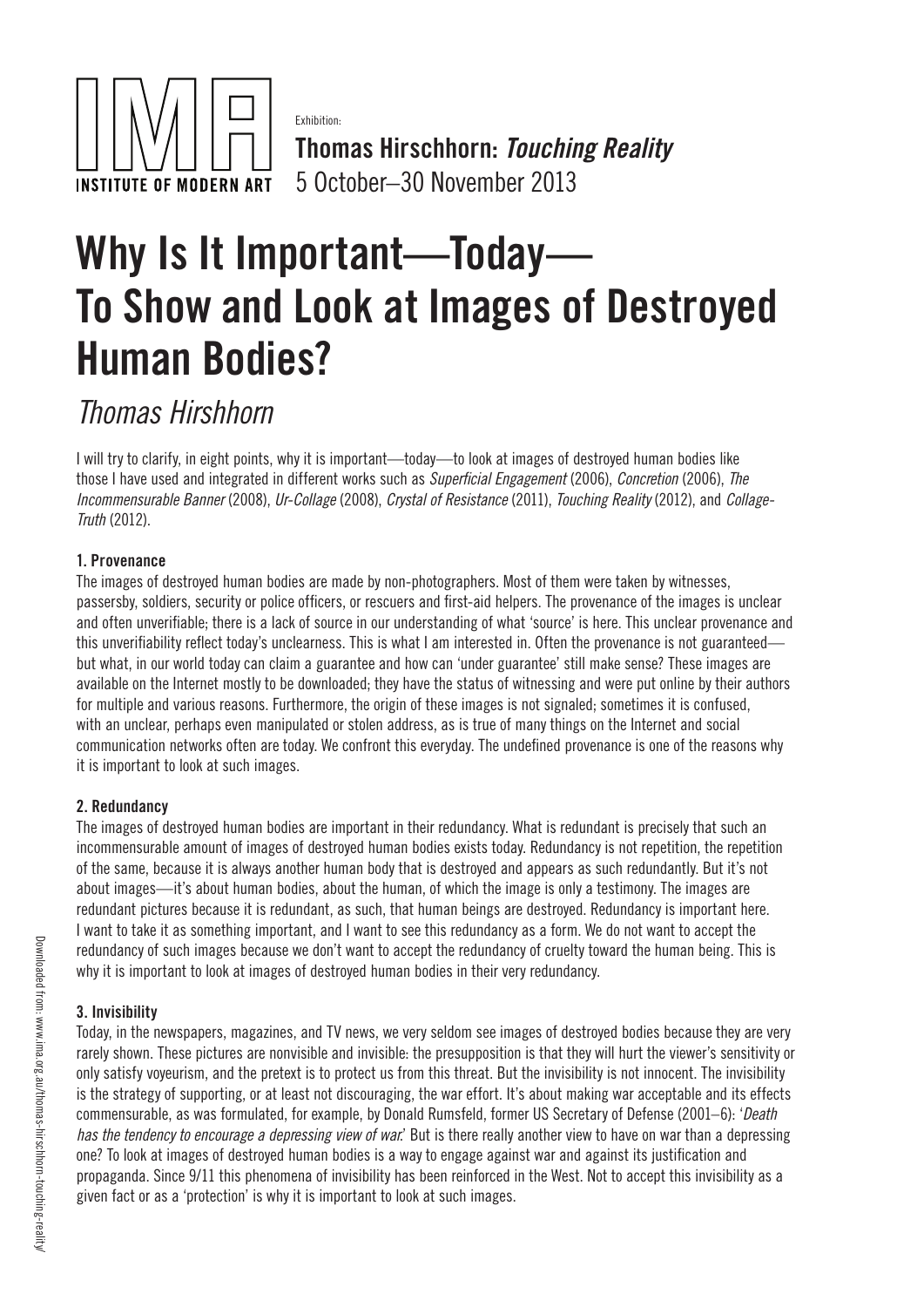

#### 4. Iconism-Tendency

The tendency to 'iconism' still exists, even today. 'Iconism' is the habit of 'selecting', 'choosing', or 'finding' the image that 'stands out', the image that is 'the important one', the image that 'says more', the image that 'counts more' than the others. In other words, the tendency to 'iconism' is the tendency to 'highlight'; it's the old, classical procedure of favoring and imposing, in an authoritarian way, a hierarchy. This is not a declaration of importance toward something or somebody, but a declaration of importance toward others. The goal is to establish a common importance, a common weight, a common measure. But 'Iconism-Tendency' and 'highlighting' also have the effect of avoiding the existence of differences, of the non-iconic, and of the non-highlighted. In the field of war and conflict images, this leads to choosing the 'acceptable' for others. It's the 'acceptable' image that stands for another image, for all other images, for something else, and perhaps even for a non-image. This image or icon has to be, of course, the correct, the good, the right, the allowed, the chosen—the consensual image. This is the manipulation. One example is the image, much discussed (even by art historians), of the 'Situation-Room' in Washington during the killing of Bin Laden by the 'Navy Seals' in 2011. I refuse to accept this image as an icon; I refuse its 'iconism', and I refuse the fact that this image—and all other 'icons' stand for something other than itself. To fight 'Iconism-Tendency' is the reason why looking at images of destroyed bodies is important.

#### 5. Reduction to Facts

In today's world of facts, of information, of opinion, and of comments, a lot is reduced to being factual. Fact is the new 'golden calf' of journalism, and the journalist wants to give it the assurance and guarantee of veracity. But I am not interested in the verification of a fact. I am interested in Truth, Truth as such, which is not a verified fact or the 'right information' of a journalistic story. The truth I am interested in resists facts, opinions, comments, and journalism. Truth is irreducible; therefore the images of destroyed human bodies are irreducible and resist factuality. I don't deny facts and actuality, but I want to oppose the texture of facts today. The habit of reducing things to facts is a comfortable way to avoid touching Truth, and to resist this is a way to touch Truth. Such an acceptance wants to impose on us factual information as the measure, instead of looking and seeing with our own eyes. I want to see with my own eyes. Resistance to today's world of facts is what makes it important to look at such images.

#### 6. Victim Syndrome

To look at images of destroyed human bodies is important because it can contribute to an understanding that the incommensurable act is not the looking; what is incommensurable is that destruction has happened in the first place—that a human, a human body, was destroyed, indeed, that an incommensurable amount of human beings were destroyed. It is important—before and beyond anything else—to understand this. It's only by being capable of touching this incommensurable act that I can resist the suggestive question: Is this a victim or not? And whose victim? Or is this perhaps a killer, a torturer? Is it perhaps not about the victim? Perhaps this destroyed human body shouldn't be considered and counted as a victim? To classify destroyed human bodies as victim or not-victim is an attempt to make them commensurable instead of thinking that all these bodies are the incommensurable. The Victim-Syndrome is the syndrome that wants me to give a response, an explanation, a reason to the incommensurable and finally to declare who is 'the innocent'. The only surviving terrorist in the Mumbai killings in 2008 declared to the court where he was sentenced to death: 'I don't think I am innocent.' I think the incommensurable in this world has no reason, no explanation, and no response—before and beyond. In this incommensurable world, I have to refuse the commensurability of accepting classification as victim or not-victim. I do not want to be neutralised by what wants to make the world commensurable. To look at images of destroyed human bodies is important because I don't want to be resigned in facing the Victim Syndrome.

### 7. Irrelevance of Quality

These images—because they were taken by witnesses—don't have any photographic quality. I am interested by this. It is the confirmation that, in conditions of urgency, 'quality' is not necessary. I always believed in 'Quality = No, Energy = Yes'. There is no aesthetic approach here beyond the objective to take the image. Concerns of quality are irrelevant facing the incommensurable. The images of destroyed bodies express this. No technical know-how is needed. No photographer is needed. The argument of 'photographic quality' is the argument of the one who stands apart, is not present, and who, on behalf of the 'quality' argument, expresses his distance and his attempt to be the supervisor. But there is no supervising anymore; what is 'needed' is to be a witness, to be there, to be here and to be here now, to be present, to be present at